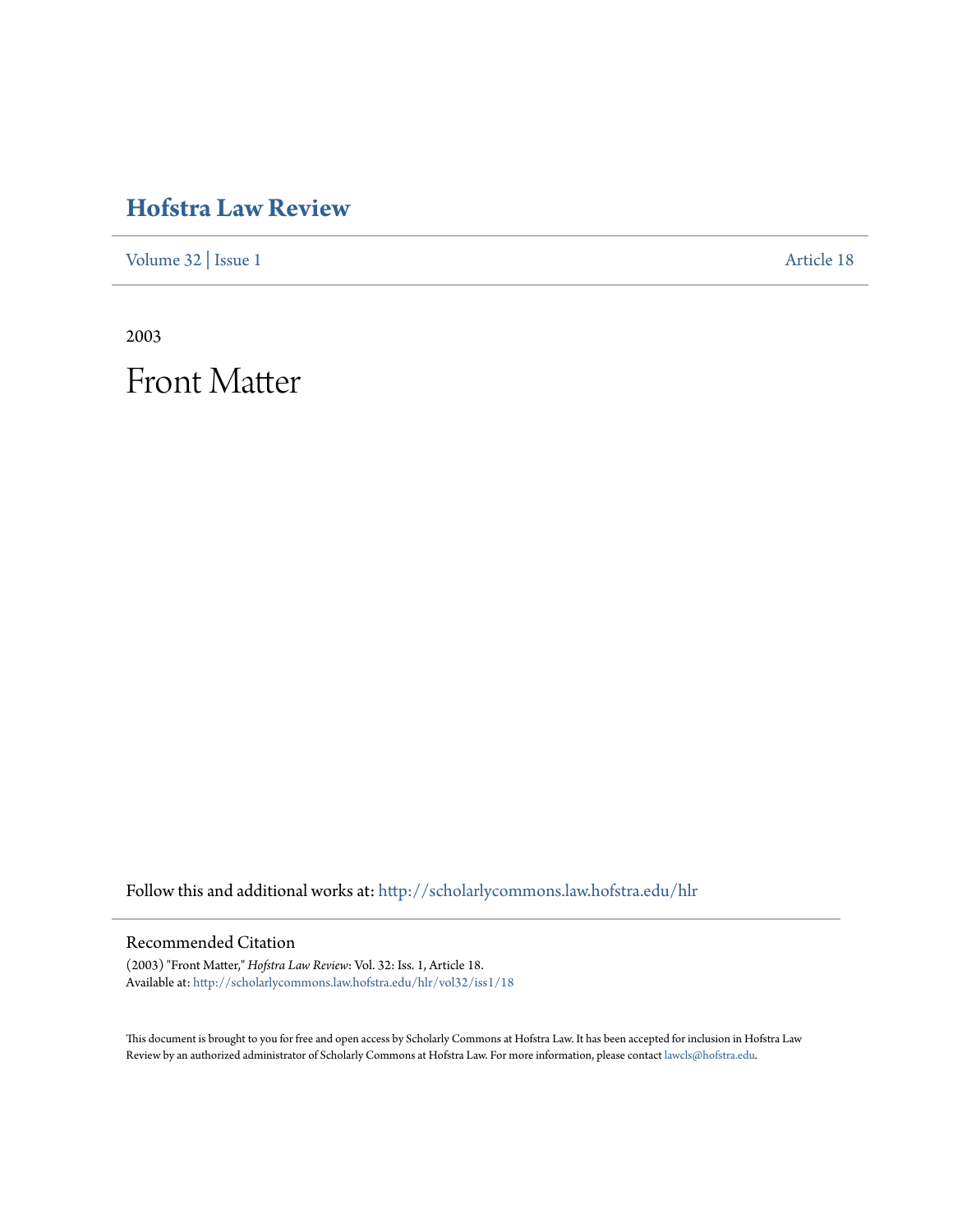# **HOFSTRA** JAW REVIEW

Volume 32, No. 1 Fall 2003

### **CONTENTS**

#### ESSAY

| <b>ENFORCEMENT OF WTO RULINGS:</b>                                                                                                              |     |
|-------------------------------------------------------------------------------------------------------------------------------------------------|-----|
| AN INTEREST GROUP ANALYSIS  Mark L. Movsesian                                                                                                   | 1   |
| <b>CONFERENCE ON</b><br>MARRIAGE, FAMILIES, AND DEMOCRACY                                                                                       |     |
| FOREWORD  Jordan Leigh Santeramo                                                                                                                | 23  |
| UNBUNDLING MARRIAGE  James Herbie DiFonzo                                                                                                       | 31  |
| "MAKING MARRIAGE AND DIVORCE SAFE<br>FOR WOMEN" REVISITED Herma Hill Kay                                                                        | 71  |
| STATE INTEREST AND MARRIAGE-<br>THE THEORETICAL PERSPECTIVEBrian H. Bix                                                                         | 93  |
| LOVE ON THE OREGON TRAIL:<br>WHAT THE STORY OF MAYNARD V. HILL<br>TEACHES US ABOUT MARRIAGE AND<br>DEMOCRATIC SELF-GOVERNANCESteven H. Hobbs    | 111 |
| <b>DEMOCRATIC FAMILIES:</b><br>"THE LOGIC OF CONGRUENCE"<br>AND POLITICAL IDENTITY  Nancy L. Rosenblum                                          | 145 |
| CONVERSATIONS ABOUT FAMILIES IN<br><b>CANADIAN COURTS AND LEGISLATURES:</b><br>ARE THERE "LESSONS" FOR THE<br>UNITED STATES?  Mary Jane Mossman | 171 |
| ENDING MARRIAGE AS WE KNOW IT  Nancy D. Polikoff                                                                                                | 201 |